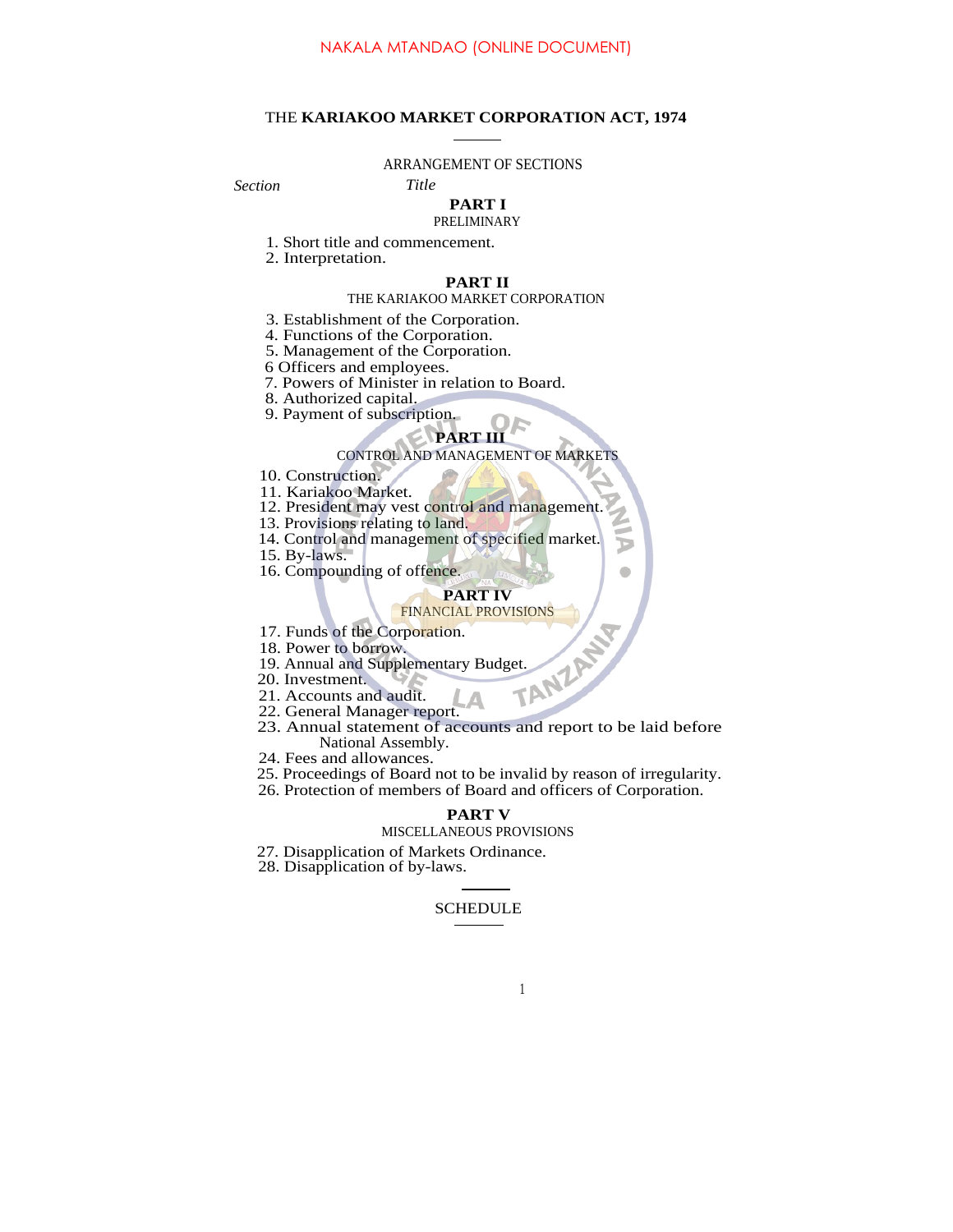## **THE UNITED REPUBLIC OF TANZANIA**



No. 36 OF 1974

ASSE **An Act to establish the Kariakoo Market Corporation and to provide** e<del>sidon</del>t 30TH OCTOBER, 1974

**for the functions, powers, management and control of the Corporation**

ENACTED by the Parliament of the United Republic of Tanzania.

# **PART I**

## PRELIMINARY

1. This Act may be cited as the Kariakoo Market Corporation Act, 1974 and shall come into operation on such date as the Minister may by notice in the *Gazette,* appoint.

2. In this Act unless the context otherwise requires- Interpretation

''Board'' means the Board of Directors established under section 5; ''the Corporation'' means the Kariakoo Market Corporation establi-

shed by section *3;*

''Minister'' means the Minister for the time being responsible for regional administration.

## **PART II**

## THE KARIAKOO MARKET CORPORATION

**3.** There is hereby established a corporation to be known as the Kariakoo Market Corporation which shall- (a) have perpetual succession and a common seal;

(b) in its corporate name be capable of suing and being sued;

(c) be capable of purchasing and otherwise acquiring, any movable or immovable property.

Short title and commendment

**[ ]**

Establishment of the Corporation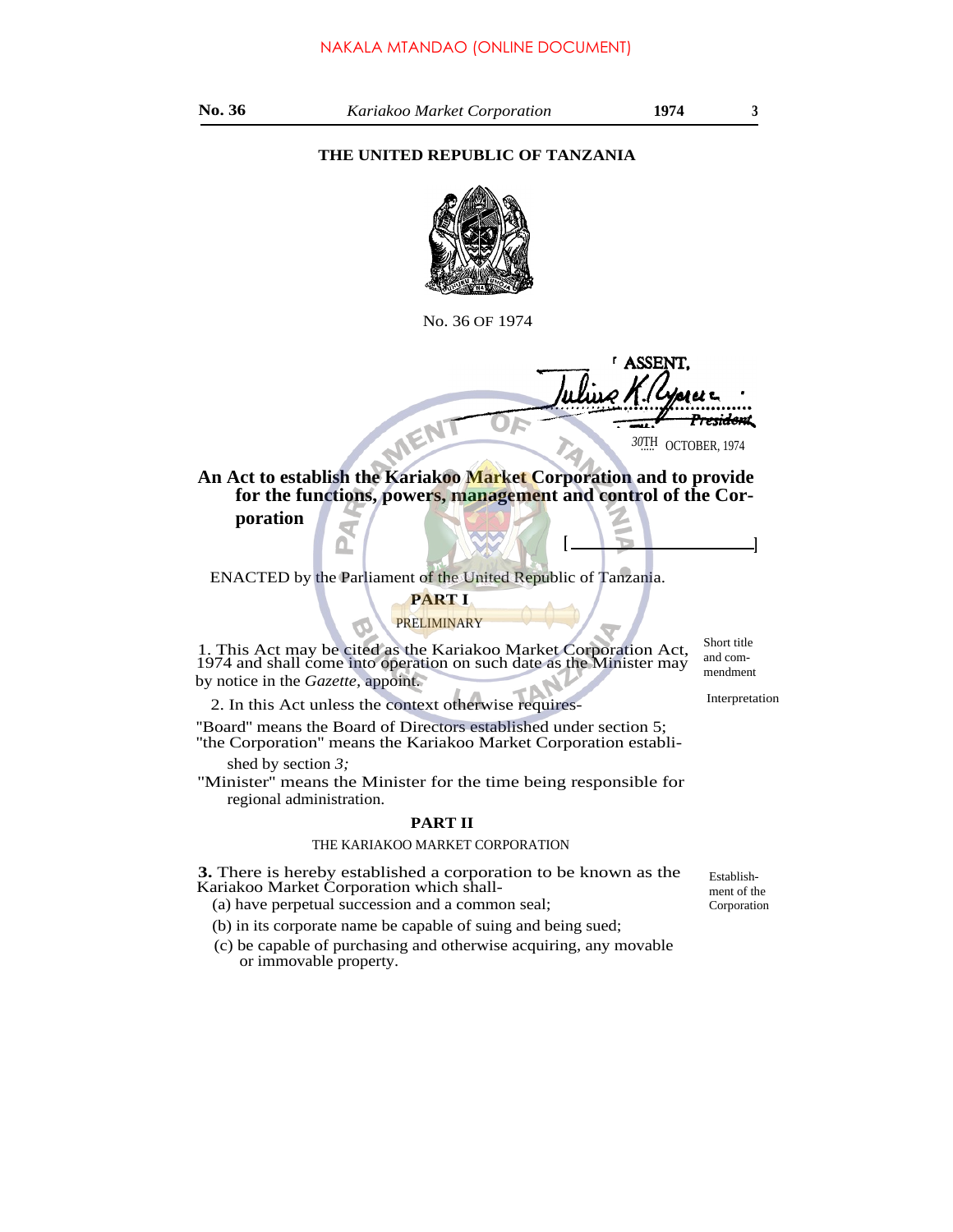## NAKALA MTANDAO (ONLINE DOCUMENT)

| 4                     | No. 36                                                                                                                                                                                                                                                                                                                                                                                                                                                                                                                | Kariakoo Market Corporation                                                                                                                                                                                                                                                                 | 1974 |  |  |
|-----------------------|-----------------------------------------------------------------------------------------------------------------------------------------------------------------------------------------------------------------------------------------------------------------------------------------------------------------------------------------------------------------------------------------------------------------------------------------------------------------------------------------------------------------------|---------------------------------------------------------------------------------------------------------------------------------------------------------------------------------------------------------------------------------------------------------------------------------------------|------|--|--|
| <b>Functions</b>      | 4.-(1) It shall be the function of the Corporation-                                                                                                                                                                                                                                                                                                                                                                                                                                                                   |                                                                                                                                                                                                                                                                                             |      |  |  |
| of the<br>Corporation | (a) to control and manage markets;<br>(b) subject to the provisions of this Act, to establish markets;                                                                                                                                                                                                                                                                                                                                                                                                                |                                                                                                                                                                                                                                                                                             |      |  |  |
|                       | (c) subject to the provisions of this Act, to levy stallage, rents fees<br>and tolls in respect of the use by any person of any market the<br>control and management of which is vested in the Corporation;<br>(d) to sell, buy or otherwise deal in goods at any market;<br>(e) do anything or enter into any transaction which, in the opinion<br>of the Board, is calculated to facilitate the proper and efficient<br>carrying on of its activities and the proper exercise of its func-<br>tions under this Act: |                                                                                                                                                                                                                                                                                             |      |  |  |
|                       | Corporation.                                                                                                                                                                                                                                                                                                                                                                                                                                                                                                          | (f) do all such acts and things as may be necessary to uphold and<br>support the credit of the Corporation and to obtain and justify<br>public confidence, and to avert or minimise any loss to the                                                                                         |      |  |  |
|                       | (2) In exercising its functions of control and management of any<br>market the Corporation shall have regard to-<br>(a) the political, economic and social aspirations of the people of<br>the United Republic;                                                                                                                                                                                                                                                                                                       |                                                                                                                                                                                                                                                                                             |      |  |  |
|                       |                                                                                                                                                                                                                                                                                                                                                                                                                                                                                                                       | (b) the health and general welfare of the members of the public.                                                                                                                                                                                                                            |      |  |  |
| Management            |                                                                                                                                                                                                                                                                                                                                                                                                                                                                                                                       | <b>5.</b> -(1) There shall be a Board of Directors of the Corporation, which                                                                                                                                                                                                                |      |  |  |
| of the<br>Corporation |                                                                                                                                                                                                                                                                                                                                                                                                                                                                                                                       | shall, subject to this Act, be responsible for the policy, control and<br>management of the Corporation.<br>(2) The Board of Directors shall consist of -<br>(a) a chairman, who shall be appointed by the President;<br>(b) such other member, being not less than five nor more than ten, |      |  |  |
|                       |                                                                                                                                                                                                                                                                                                                                                                                                                                                                                                                       | as the Minister may appoint.<br>(3) The chairman and other members of the Board shall be appointed                                                                                                                                                                                          |      |  |  |
|                       | organization of workers.                                                                                                                                                                                                                                                                                                                                                                                                                                                                                              | from amongst persons who have had experience of, and shown capacity<br>in, agricultural, commercial or financial matters, administration or the                                                                                                                                             |      |  |  |
|                       | the President.                                                                                                                                                                                                                                                                                                                                                                                                                                                                                                        | (4) The general manager of the Corporation shall be appointed by                                                                                                                                                                                                                            |      |  |  |
|                       | (5) The Board shall elect one of their members to act as deputy<br>chairman.                                                                                                                                                                                                                                                                                                                                                                                                                                          |                                                                                                                                                                                                                                                                                             |      |  |  |
|                       | (6) The Minister may make regulations with respect to-                                                                                                                                                                                                                                                                                                                                                                                                                                                                |                                                                                                                                                                                                                                                                                             |      |  |  |
|                       |                                                                                                                                                                                                                                                                                                                                                                                                                                                                                                                       | (a) the appointment of, and the tenure and vacation of office by,<br>the members of the Board;                                                                                                                                                                                              |      |  |  |
|                       |                                                                                                                                                                                                                                                                                                                                                                                                                                                                                                                       | (b) the quorum, proceedings and meetings of the Board and determi-<br>nations of the Board;                                                                                                                                                                                                 |      |  |  |
|                       |                                                                                                                                                                                                                                                                                                                                                                                                                                                                                                                       | (c) the execution of instruments and the mode of entering into                                                                                                                                                                                                                              |      |  |  |
|                       | tion.                                                                                                                                                                                                                                                                                                                                                                                                                                                                                                                 | contracts by or on behalf of the Corporation, and the proof<br>of documents purporting to be executed, issued or signed by the<br>Corporation, or a Director, officer, or servant of the Corpora-                                                                                           |      |  |  |

(7) Subject to any regulations made under subsection (6), the Board shall have power to regulate their own procedure.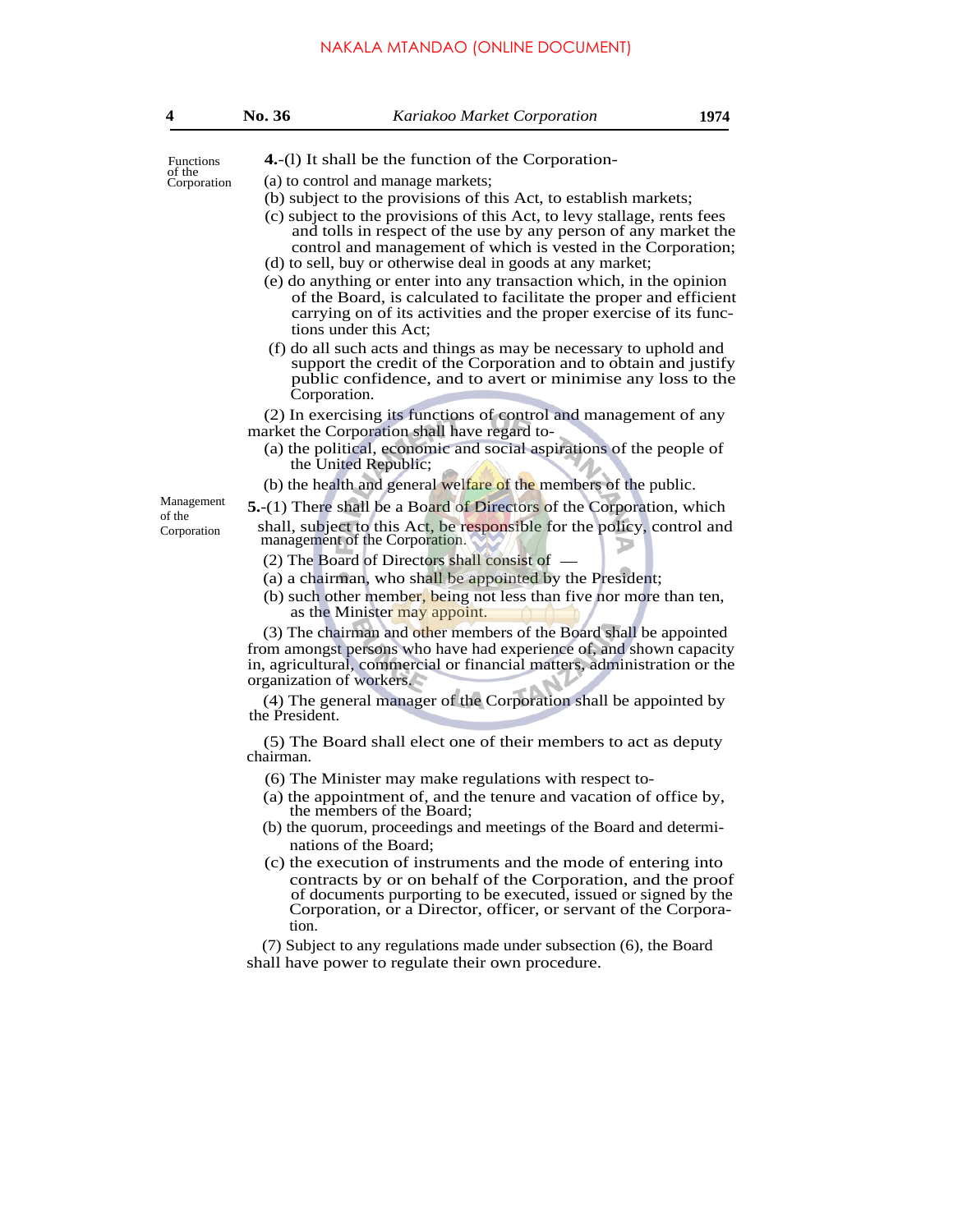| <b>o. 36</b> | K |
|--------------|---|
|              |   |

## **No. 36** *Kariakoo Market Corporation* **1974 5**

**6.**-(1) The Board may employ such officers and other employees of the Corporation as in the opinion of the Board are necessary for the employees Officers and

(2) The Board may delegate to the General Manager their function of appointing officers and employees either generally or in relation to any category of officers and employees.

efficient Performance of the Corporation's functions under this Act.

**7.**-(1) The Minister may give to the Board directions of a general character as to the exercise and performance by the Board of their functions in relation to matters appearing to the Minister to affect the national interest and the Board shall give effect to any such directions.

(2) The Board shall afford to the Minister facilities for obtaining information with respect to the property and activities of the Corporation and shall furnish him with returns, accounts, and other information with respect thereto and afford to him facilities for the verification of information furnished, in such manner and at such times as the Minister may require.

8-(I) The authorized nominal capital of the Corporation shall be ten million shillings divided into one hundred shares having a par value of one hundred thousand shillings each.

(2) The initial paid-up capital of the Corporation shall be five million shillings which shall be raised by the issue of fifty paid-up shares allotted to the United Republic.

(3) The Minister may, after consultation with the Minister for the time being responsible for finance and by order published m the *Gazette,* raise the nominal capital of the Corporation.

(4) No person other than the United Republic shall be entitled to hold any share in the Corporation.

**9.**-(l) Payment for the shares allotted to the United Republic under subsection (2) of section 8 shall be made in such manner as the Minister and the Minister for the time being responsible for finance may agree.

(2) Payment for any further share or shares issued by the Corporation and allotted to the United Republic shall be made in such manner as the Minister, after consultation with the Board and the Minister for the time being responsible for finance, may decide.

#### **PART III**

## CONTROL AND MANAGEMENT OF MARKETS

10. In this Act "specified market" means the Kariakoo Market and Construction includes any other market the control and management of which is vested in the Corporation by an order made under section 11.

**11.**-(l) The control and management of the Kariakoo Market, more particularly described in the Schedule to this Act, is hereby vested in the Corporation.

(2) The Minister may, by order in the *Gazette,* amend the description in the Schedule to this Act.

Powers of Minister in

relation to Board

Authority capital

Payment of subscription

Kariakoo Markets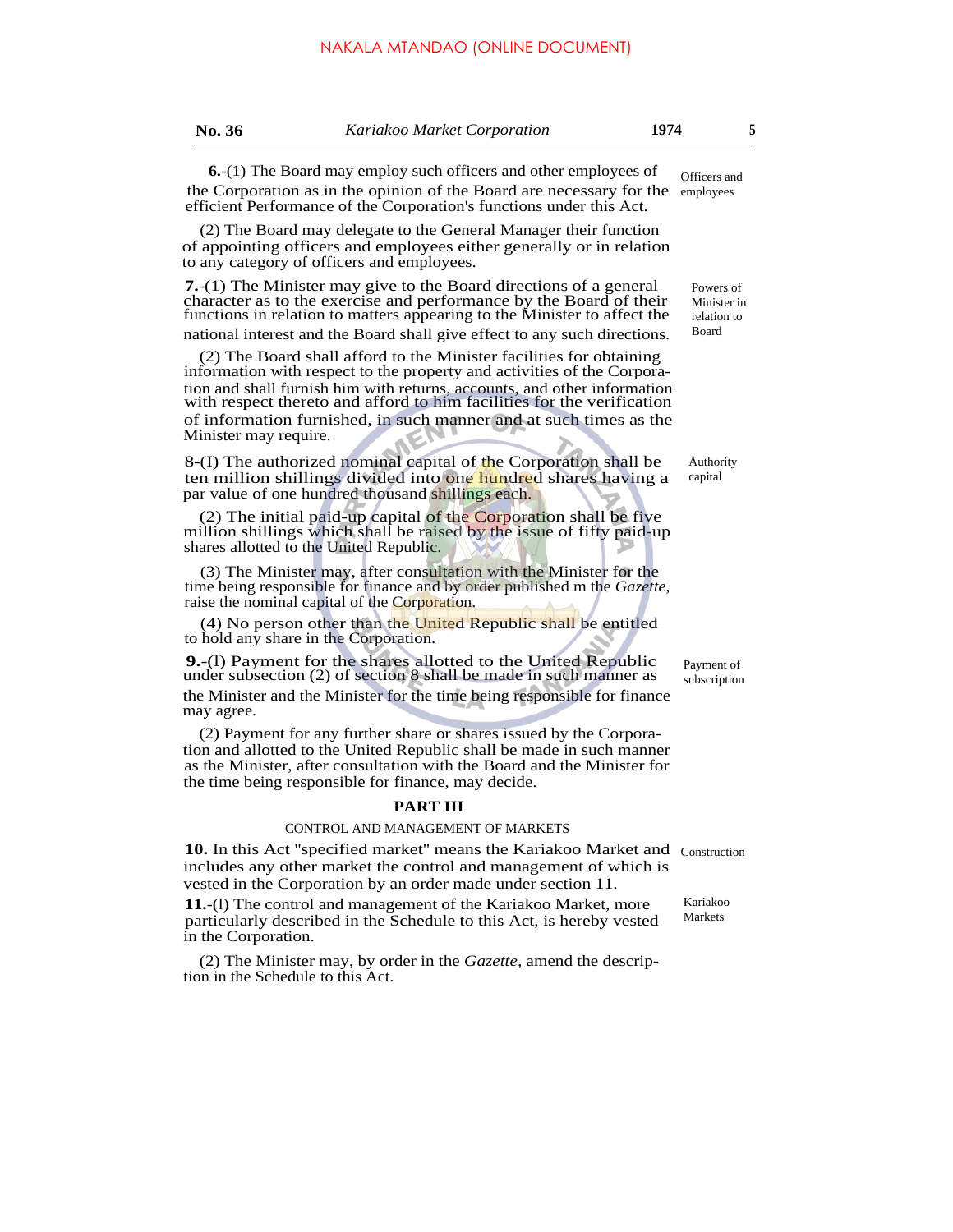# NAKALA MTANDAO (ONLINE DOCUMENT)

| 6                                         | No. 36            | Kariakoo Market Corporation                                                                                                                                                                                                                                                                                                                                                                                                                  | 1974 |
|-------------------------------------------|-------------------|----------------------------------------------------------------------------------------------------------------------------------------------------------------------------------------------------------------------------------------------------------------------------------------------------------------------------------------------------------------------------------------------------------------------------------------------|------|
| President may                             |                   | <b>12.</b> -(1) The President may by order in the <i>Gazette</i> -                                                                                                                                                                                                                                                                                                                                                                           |      |
| vest control<br>and manage-<br>ment       |                   | (a) vest in the Corporation the control and management of any<br>other market in the Dar es Salaam Region;<br>(b) authorize the Corporation to establish a market anywhere in<br>the Dar es Salaam Region and control and manage the market<br>so established.                                                                                                                                                                               |      |
| Provisions<br>relating to<br>land         |                   | 13. The Corporation shall be granted a right of occupancy over the<br>land over which a specified market exists subject to such terms and<br>conditions as the President may approve:                                                                                                                                                                                                                                                        |      |
|                                           | granted.          | Provided that the fact that no right of occupancy over any such<br>land has been granted to the Corporation shall not preclude the Corpora-<br>tion from exercising any of its rights under this Act in relation to the<br>specified market and no person shall, in any proceedings under any<br>by-laws made under this Act, be entitled to question the validity of<br>such by-laws on the ground that no such right of occupancy has been |      |
| Control and<br>management<br>of specified | specified market- | 14. It shall be the duty of the Corporation to ensure that every<br>(a) is kept clean and does not constitute a hazard to public health,                                                                                                                                                                                                                                                                                                     |      |
| market                                    |                   | safety or general welfare;<br>(b) has an adequate supply of fresh water and, where possible, of<br>electricity;                                                                                                                                                                                                                                                                                                                              |      |
|                                           |                   | (c) is managed in an efficient manner.                                                                                                                                                                                                                                                                                                                                                                                                       |      |
| By-laws                                   | make by-laws-     | 15.-(1) The Corporation may, with the consent of the Minister                                                                                                                                                                                                                                                                                                                                                                                |      |
|                                           |                   | (a) regulating the use of specified markets and market buildings,<br>and keeping order, preventing obstructions and maintaining clean-<br>liness therein or in the approaches thereto;                                                                                                                                                                                                                                                       |      |
|                                           |                   | (b) prescribing the goods which may be sold in any specified market;                                                                                                                                                                                                                                                                                                                                                                         |      |
|                                           |                   | (c) prohibiting the sale of any specified kind of goods within any<br>area (hereinafter referred to as "the market area") except in a<br>specified market;                                                                                                                                                                                                                                                                                   |      |
|                                           |                   | (d) requiring goods brought into specified market for sale to be sold<br>by such weights and measures as may be prescribed;                                                                                                                                                                                                                                                                                                                  |      |
|                                           |                   | (e) prescribing stallages, rents or tolls, and fees for inspection of<br>produce, and providing for the collection thereof;                                                                                                                                                                                                                                                                                                                  |      |
|                                           |                   | (f) appointing the days and the hours during each day on which a<br>specified market shall be open to the public and preventing the<br>sale and purchase of goods in a specified market on any days<br>or at any hours except those prescribed in the by-laws;                                                                                                                                                                               |      |
|                                           |                   | (g) providing for the examination of produce or articles of food to be<br>sold in a specified market and prohibiting the adulteration of any<br>such produce or article of food;                                                                                                                                                                                                                                                             |      |
|                                           |                   | (h) providing for the inspection of any produce, or article of food<br>to be sold in a specified market.                                                                                                                                                                                                                                                                                                                                     |      |
|                                           |                   |                                                                                                                                                                                                                                                                                                                                                                                                                                              |      |
|                                           |                   |                                                                                                                                                                                                                                                                                                                                                                                                                                              |      |
|                                           |                   |                                                                                                                                                                                                                                                                                                                                                                                                                                              |      |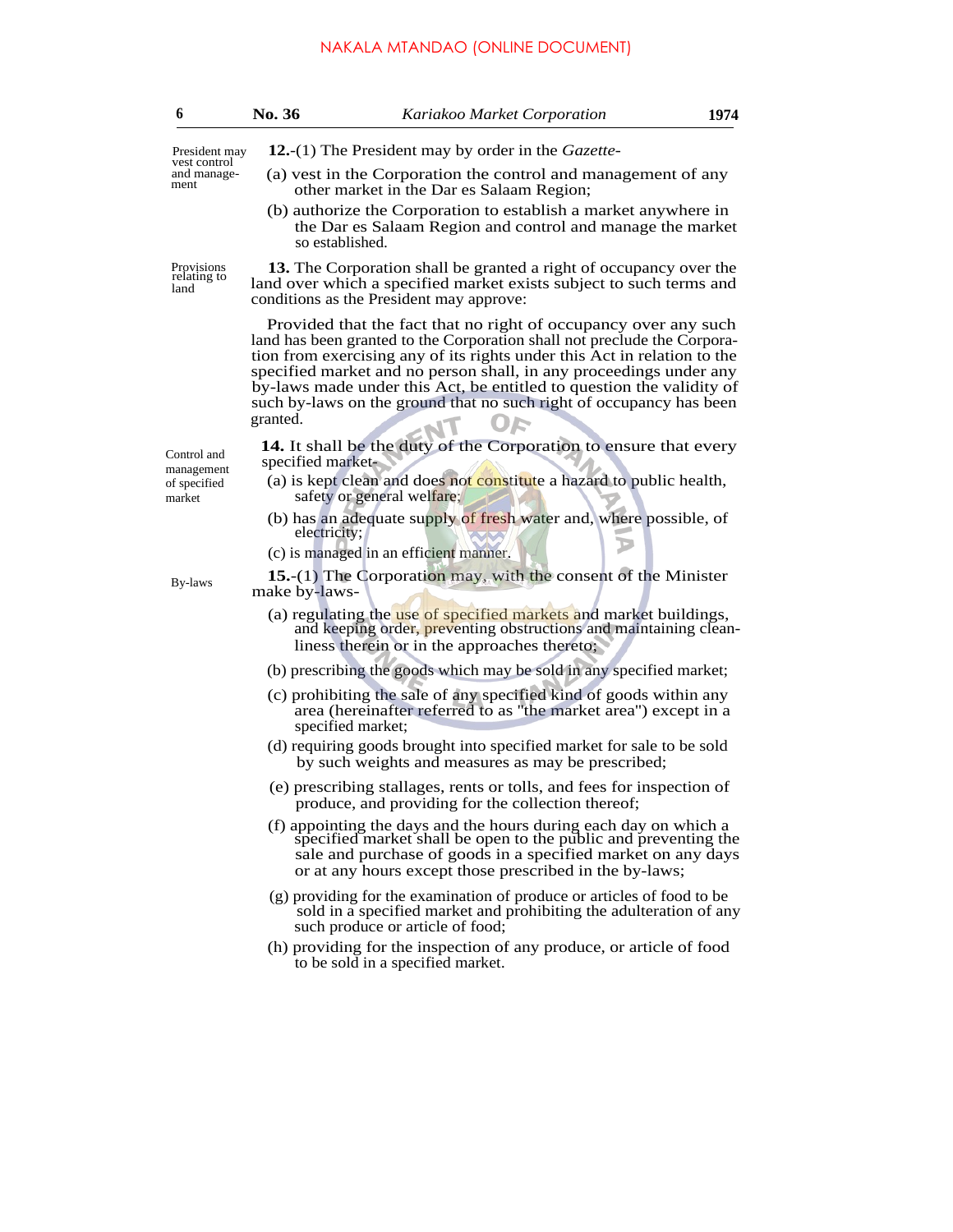| u<br>ι. |  |
|---------|--|
|---------|--|

- (i) regulating the duties and conduct of inspectors and other persons appointed for the purposes of the management of specified markets; and
- (j) generally for the efficient control and management of specified markets.

(2) By-laws made under subsection (1) may be made either in relation to any particular specified market or generally in relation to all specified markets.

(3) By-laws made under this section shall be published in the *Gazette* and a copy of a Kiswahili translation thereof shall be posted up in a conspicuous place in the specified market to which they relate:

Provided that failure to display a Kiswahili translation as aforesaid shall not constitute a defence in any proceedings for an offence involving the contravention of any provision of such by-laws.

(4) There may be annexed to the breach of any by-law made under this section a penalty not exceeding a fine of five thousand shillings or a term of imprisonment not exceeding two years or both such fine and such imprisonment and the by-law may provide for the forfeiture of any goods in relation to which such contravention has been committed.

**16.**-(1) The Board may, by a writing under the seal of the Corporation appoint any officer of the Corporation (hereinafter referred to as ''the of proper officer'') to be the proper officer in relation to a specified market.

(2) A proper officer may, where he is satisfied that any person has committed an offience under any by-law made under this Act, compound such offence by requiring such person to make payment of a sum of money:

Provided that-

- (a) such sum of money shall not be less than thirty shillings or more than two hundred shillings;
- (b) the power conferred by this section shall only be exercised where the person admits in writing that he has committed the offence and that he agrees to the offence being compounded under this section.
- (c) the proper officer shall give to the person from whom he receives such amount of money, a receipt therefor.

(3) Where an offence is compounded m accordance with the provisions of subsection (2) and proceedings are brought against the offender for the same offence, it shall be a good defence for such offender if he proves to the satisfaction of the court that the offence with which he is charged has been compounded under subsection (2).

(4) Where any person is aggrieved by any order made under subsection (2) he may, within thirty days of such order being made, appeal against such order to the High Court and the provisions of Part X of the Criminal Procedure Code shall apply *mutatis mutandis* to every such appeal as if it were an appeal against sentence passed by a district court in the exercise of its original jurisdiction.

Compounding of offences Cap. 20

Cap.20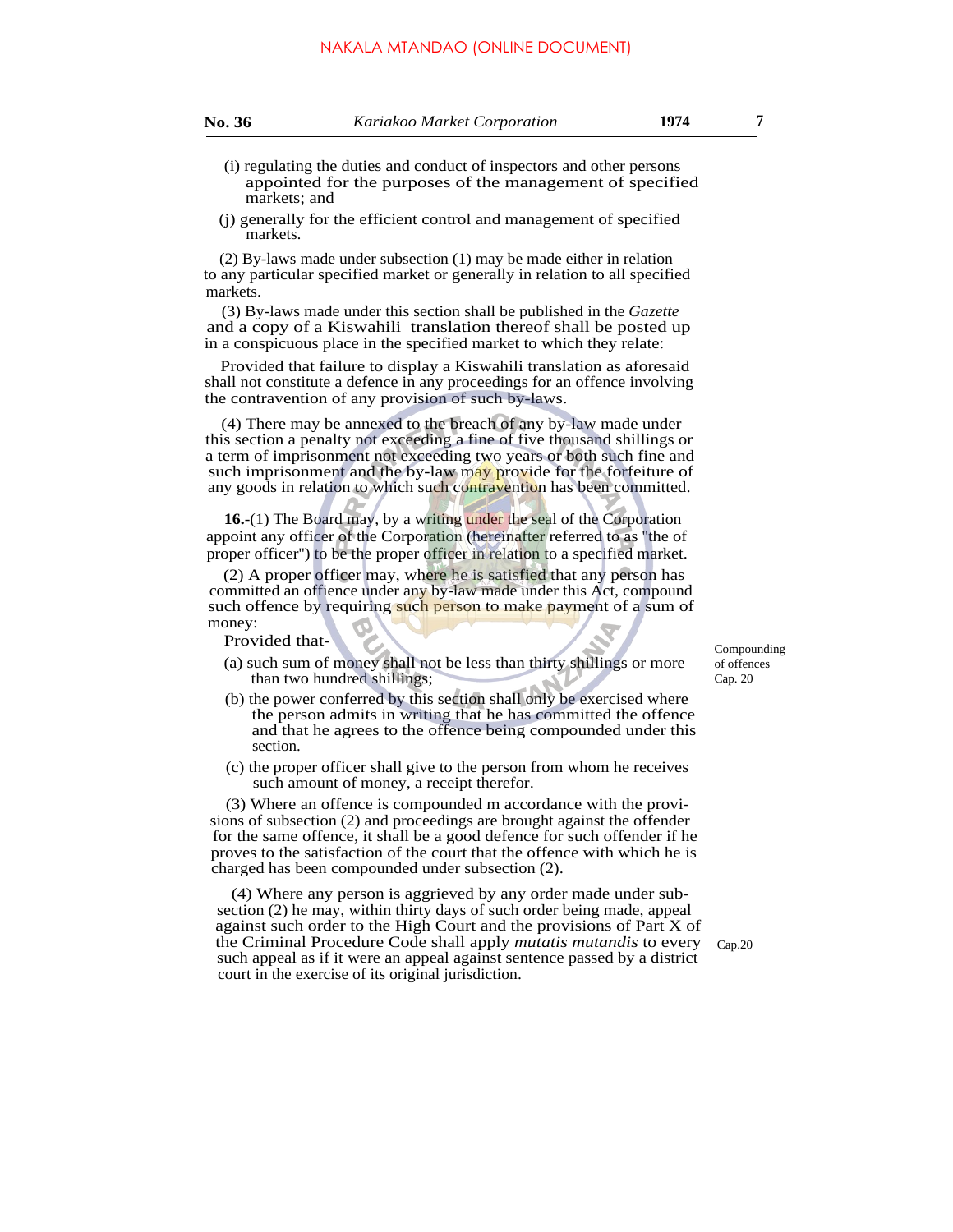# **PART IV**

#### FINANCIAL PROVISIONS

Funds of the **17.** The funds and resources of the Corporation shall consist of-<br>Corporation (a) the paid up share conjtal:

- $(a)$  the paid-up share capital;
	- (b) the capital raised by the issue of any further share or shares;
	- (c) such sums as may be provided by Parliament by way of loan for the purposes of the Corporation;
	- (d) any sums borrowed by the Corporation in accordance with the provisions of this Act;
	- (e) any fees, rents, stallage, charges and other sums which may in any manner become payable to or vested in the Corporation under this Act or in the course of any trading operation or other activity carried on by the Corporation or any by-laws made under this Act.

**18.**-(1) With the prior approval of the Minister, the Board may, from time to time borrow moneys for the purposes of the Corporation by way of loan or overdraft, and upon such security and such terms and conditions relating to the repayment of the principal and the payment of the interest as, subject to any directions by the Minister, the Board may deeem fit.

(2) A person lending money to the Corporation shall not be bound to enquire whether the borrowing of that money by the Board has been approved by the Minister.

**19.**-(1) In this Act ''financial year'' means any period not exceeding twelve consecutive months designated in that behalf by the Board:

Provided that the first financial year after the commencement of this Act shall commence on the date of the commencement of this Act and may be of a longer or shorter period than twelve months.

(2) Not less than two months before the beginning of any financial year (other than the first financial year) the Board shall, at their meeting especially convened for that purpose, pass a detailed budget (in this Act called '' the annual budget'') of the amounts respectively-

- (a) expected to be received; and
- (b) expected to be disbursed, by the Corporation during that financial year-

(3) If m any financial year the Board require to make any disbursements not provided for or of an amount in excess of the amount provided for, in the annual budget for that year, the Board shall, at a meeting pass a supplementary budget detailing such disbursement.

(4) The annual budget and every supplementary budget shall be in such form and include such details as the Minister may direct.

(5) Forthwith upon passing any annual budget or any supplementary budget the Board shall submit the same to the Minister for his approval.

(6) The Minister shall, upon receipt of the annual budget or any supplementary budget, approve or disapprove the same or may approve subject to such amendment as he may deem fit.

Power to borrow

Annual and Supplementary budget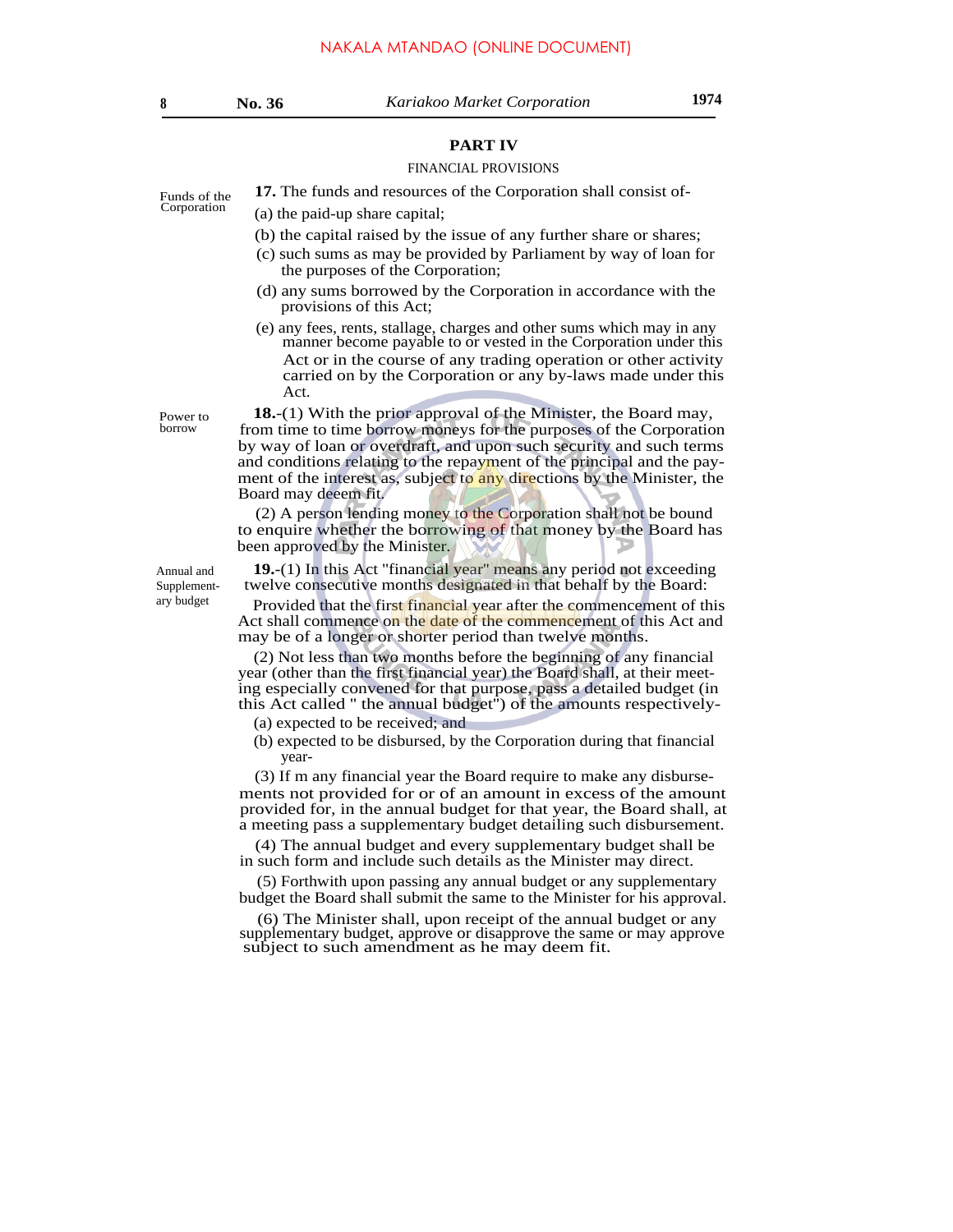(7) Where the Minister has approved any annual budget or supple, mentary budget, the budget or, as the case may be, the supplementary budget, as amended by him, shall be binding on the Board which, subject to the provisions of subsection (8), shall confine the disbursements within the items and the amounts contained in the budget or supplementary budget as approved by the Minister.

- (8) The Board may-
- (a) with the sanction in writing of the Minister make a disbursement notwithstanding that such disbursement is not provided for in any budget;
- (b) from the amount of expenditure provided for in any estimates in respect of any item, transfer, a sum not exceeding ten thousand shillings, to any other item contained in such budget;
- (c) adjust expenditure limits to take account of circumstances not reasonably foreseeable at the time the budget was prepared, subject to submitting a supplementary budget to the Minister within two months of such alteration of expenditure limits becoming necessary.

20. With the prior approval of the Minister, the Board may from Investment time to time, invest any part of the moneys available in any fund in investments authorized by the Trustees Investments Act, 1967 for Acts, 1967 the investments of any trust fund.

**21.**-(1) The Board shall cause to be provided and kept proper books of account and records with respect-

- (a) the receipt and expenditure of moneys by, and other financial transactions of, the Corporation;
- (b) the assets and liabilities of the Corporation,

and shall cause to be made out for every financial year a balance sheet showing details of the income and expenditure of the Corporation and all its assets and liabilities.

(2) Within six months of the close of a financial year the accounts including the balance sheet of the Corporation in respect of that Acts, 1968 financial year shall be audited by the Tanzania Audit Corporation No. 1 established by the Tanzania Audit Corporation Act, 1968.

(3) As soon as the accounts of the Corporation have been audited, and in any case not later than seven months after the close of such financial year, the Board shall submit to the Minister a copy of the audited statement of accounts together with a copy of the report thereon made by the auditors.

(4) Every such audited balance sheet shall be placed before a meeting of the Board and, if adopted by the Board shall be endorsed with a certificate that it has been so adopted.

**22.** The General Manager shall at the end of each financial year prepare a report on the activities of the Corporation during the financial year and submit such report to the Minister.

No.33

Accounts and Audit

General Manager's report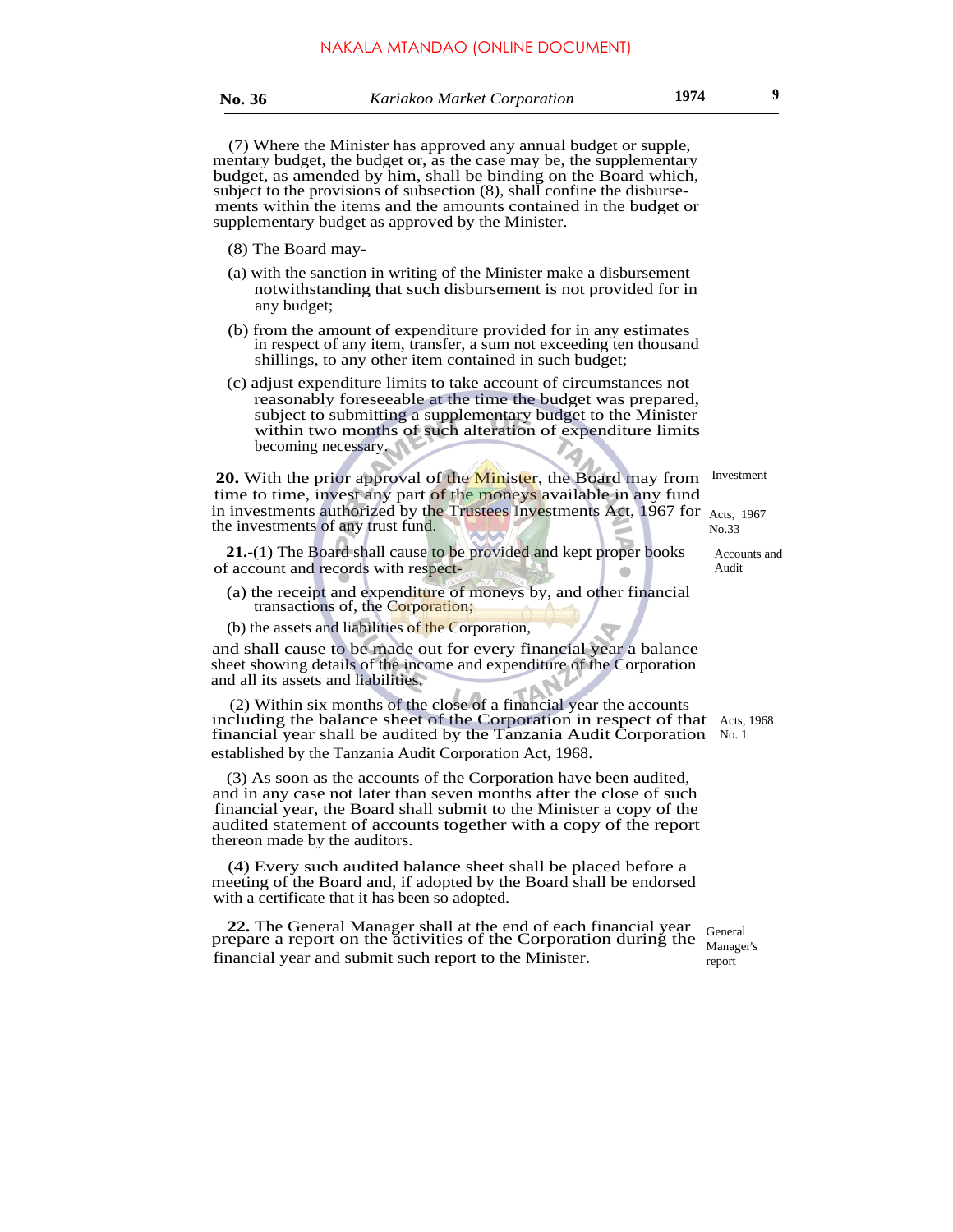| 10                                                                           | No. 36                      | Kariakoo Market Corporation                                                                                                                                                                                                                                                                                                                           | 1974 |
|------------------------------------------------------------------------------|-----------------------------|-------------------------------------------------------------------------------------------------------------------------------------------------------------------------------------------------------------------------------------------------------------------------------------------------------------------------------------------------------|------|
| Annual state<br>ment of<br>accounts and<br>report to be<br>laid before       | year-                       | 23. The Minister shall as soon as may be practicable and not later<br>and than twelve months after the close of a financial year, lay before the<br>National Assembly the following documents in relation to such financial                                                                                                                           |      |
| National<br>Assembly                                                         |                             | (a) a copy of the audited statement of accounts of the Corporation;                                                                                                                                                                                                                                                                                   |      |
|                                                                              |                             | (b) a copy of the auditor's report, if any;                                                                                                                                                                                                                                                                                                           |      |
|                                                                              |                             | (c) a copy of the General Manager's report.                                                                                                                                                                                                                                                                                                           |      |
| Fees and<br>allowances                                                       |                             | 24. The Minister may, by directions under his hand prescribe the<br>fees and allowances payable to the members of the Board.                                                                                                                                                                                                                          |      |
| Proceedings<br>of Board not<br>to be invalid<br>by reason of<br>irregularity | disentitled to act as such. | 25. No Act or proceeding of the Board shall be invalid by reason<br>only of the number of members not being complete at the time of<br>such act or proceeding or of any defect in the appointment of any<br>member or the fact that any member was at the time disqualified or                                                                        |      |
| Protection<br>of members<br>of Board<br>and officers<br>of Corpora-<br>tion  |                             | 26.(1) No matter or thing done by any member or officer of the<br>Board or the Corporation shall, if done bona fide, in the execution or<br>purported execution of the functions conferred upon such member or<br>officer by this Act or by regulations made hereunder, render, such<br>member or officer personally liable for such matter or thing. |      |
| Cap. 16                                                                      |                             | (2) For the avoidance of doubts it is hereby declared that the<br>provisions of this section shall be without prejudice to the provisions<br>of section 284A of the Penal Code or the provisions of the Specified                                                                                                                                     |      |
| Acts, 1970<br>No.7                                                           |                             | Officers (Recovery of Debts) Act, 1970.<br><b>TANZAY</b><br>$\gamma_{\stackrel{\scriptstyle G_E}{}}$<br><b>PARTV</b>                                                                                                                                                                                                                                  |      |

MISCELLANEOUS PROVISIONS

**27.** The provisions of the Markets Ordinance shall not apply to any

market which is a specified market for the purposes of this Act.

Disapplication Markets Ordinance Cap. 106

Disapplication of by- laws Caps. 105 108 and 333

**28.** No by-laws, rules and regulations made under the Municipalities Ordinance or the Townships Ordinance or the Local Government Ordinance and which relate to markets or sale of goods in markets or the conduct of persons within markets shall apply in relation to any market which is a specified market for the purposes of this Act.